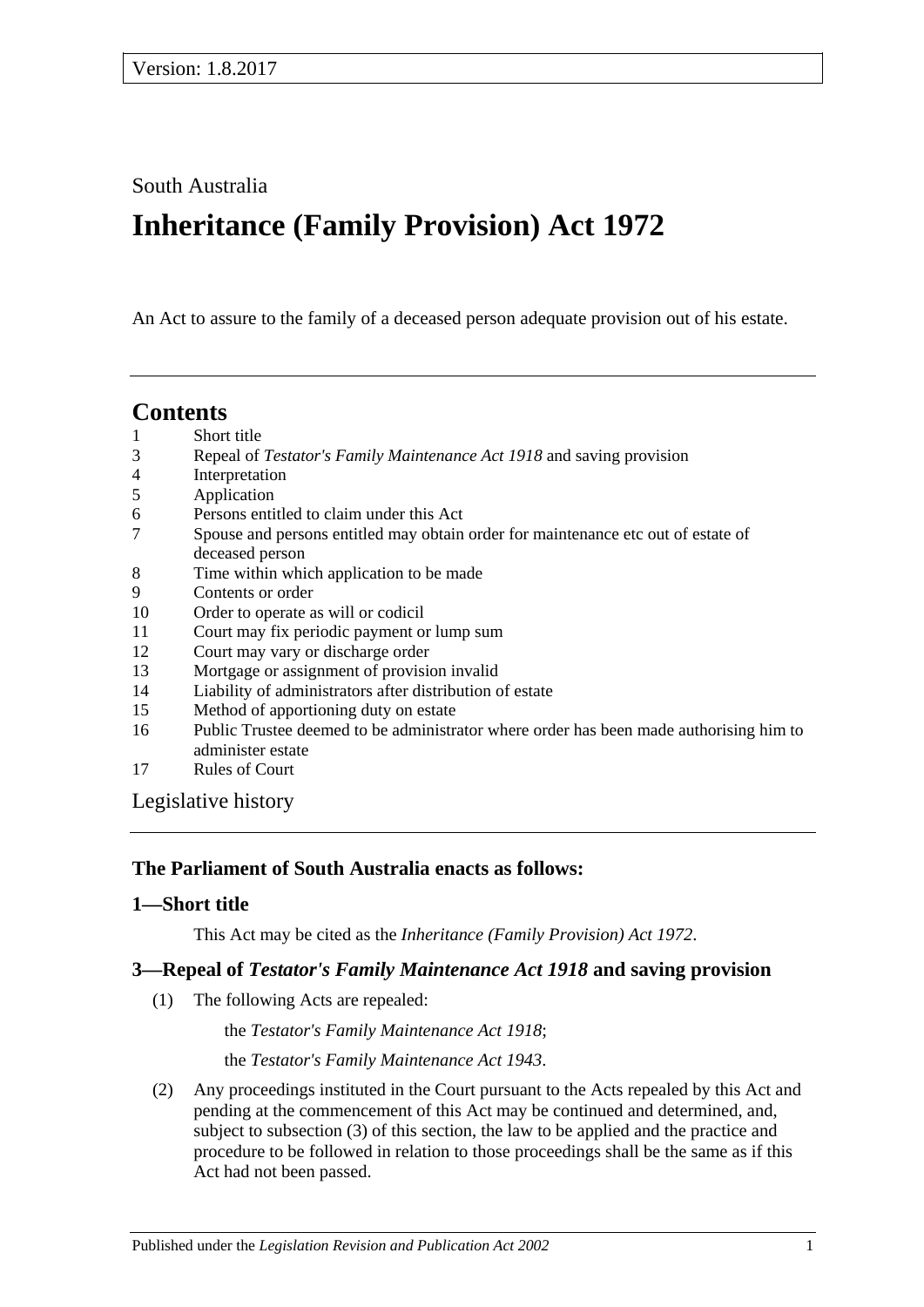<span id="page-1-3"></span>(3) In any such proceedings the Court may, subject to such conditions as it thinks fit, permit an amendment of those proceedings so as to include an application for the benefit of this Act and, in relation to any such application, the provisions of this Act shall apply and have effect as if the proceedings had been instituted under this Act.

#### <span id="page-1-0"></span>**4—Interpretation**

In this Act, unless the contrary intention appears—

*administration* means probate of the will of a deceased person or letters of administration of the estate of a deceased person whether with or without the will annexed and whether granted for general, special or limited purposes;

*administrator* means any person to whom administration has been granted;

*child* in relation to a deceased person includes a person who is recognised as a child of that person by virtue of the *[Family Relationships Act](http://www.legislation.sa.gov.au/index.aspx?action=legref&type=act&legtitle=Family%20Relationships%20Act%201975) 1975* and *parent* has a correlative meaning;

*the Court* means the Supreme Court or a judge thereof;

*domestic partner*, in relation to a deceased person, means—

- (a) a person declared under the *[Family Relationships Act](http://www.legislation.sa.gov.au/index.aspx?action=legref&type=act&legtitle=Family%20Relationships%20Act%201975) 1975* to have been the domestic partner of the deceased as at the date of the deceased person's death, or at some earlier date; or
- (b) a person who was in a registered relationship with the deceased as at the date of the deceased person's death, or at some earlier date;

*registered relationship* means a relationship that is registered under the *[Relationships](http://www.legislation.sa.gov.au/index.aspx?action=legref&type=act&legtitle=Relationships%20Register%20Act%202016)  [Register Act 2016](http://www.legislation.sa.gov.au/index.aspx?action=legref&type=act&legtitle=Relationships%20Register%20Act%202016)*, and includes a corresponding law registered relationship under that Act;

*spouse*, in relation to a deceased person, means a person who was legally married to the deceased as at the date of his or her death.

# <span id="page-1-1"></span>**5—Application**

- (1) Subject to [subsection](#page-1-4) (2) of this section, this Act shall apply in relation to the estates of all deceased persons, whether they died before or after the commencement of this Act.
- <span id="page-1-4"></span>(2) Where the whole or any part of the estate of a deceased person has been lawfully distributed before the commencement of this Act, no person shall, in respect of that estate or that part thereof, as the case may be, be entitled to claim the benefit of this Act unless he would have been entitled to the benefit of an order under the Acts repealed by this Act.

#### <span id="page-1-2"></span>**6—Persons entitled to claim under this Act**

The following persons are, in respect of the estate of a deceased person, entitled to claim the benefit of this Act:

- (a) the spouse of the deceased person;
- (b) a person who has been divorced from the deceased person;
- (ba) the domestic partner of the deceased person;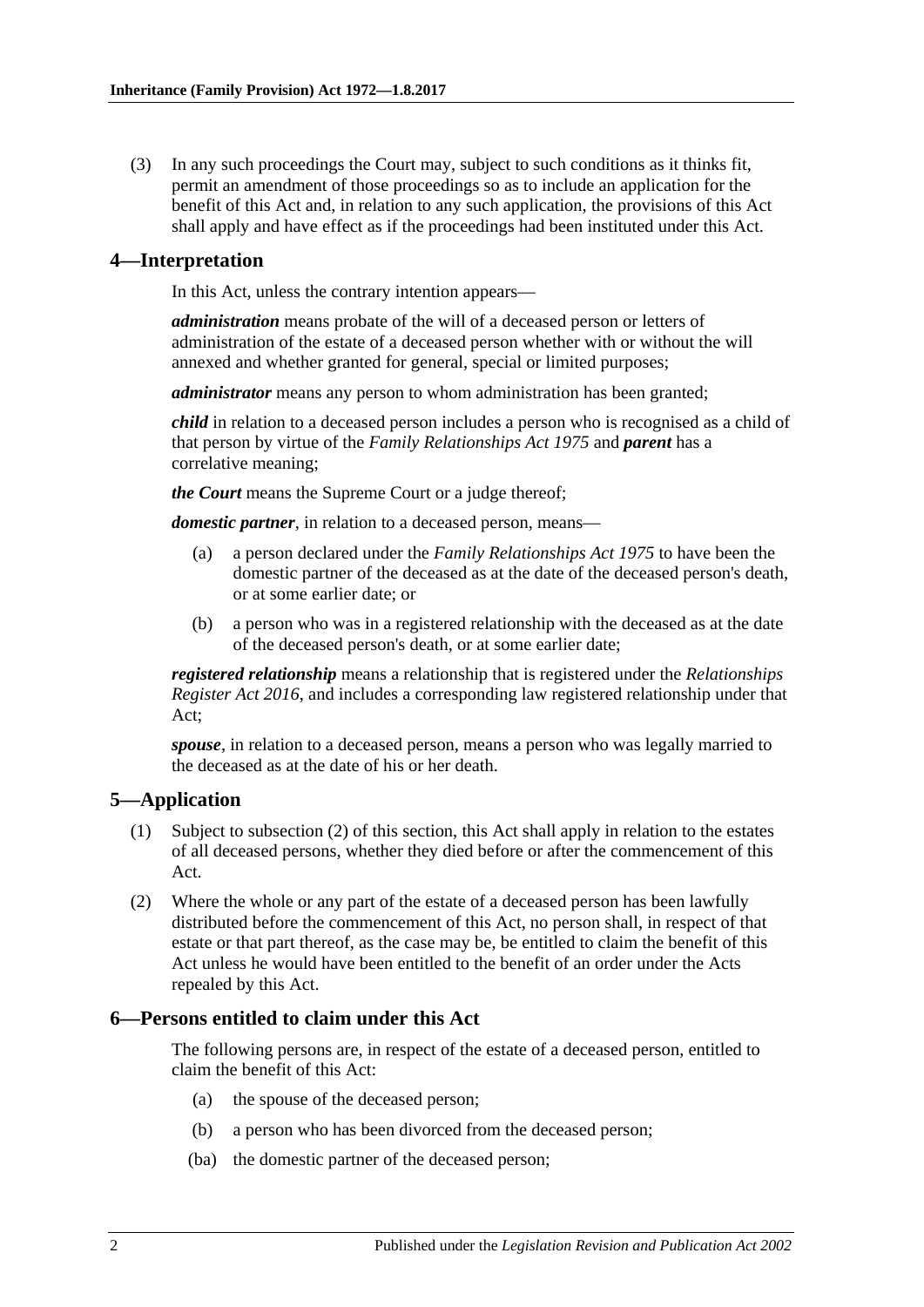- (c) a child of the deceased person;
- (g) a child of a spouse or domestic partner of the deceased person being a child who was maintained wholly or partly or who was legally entitled to be maintained wholly or partly by the deceased person immediately before his death;
- (h) a child of the child of the deceased person;
- (i) a parent of the deceased person who satisfies the court that he cared for, or contributed to the maintenance of, the deceased person during his lifetime;
- (j) a brother or sister of the deceased person who satisfies the court that he cared for, or contributed to the maintenance of, the deceased person during his lifetime.

#### <span id="page-2-0"></span>**7—Spouse and persons entitled may obtain order for maintenance etc out of estate of deceased person**

- <span id="page-2-1"></span>(1) Where—
	- (a) a person has died domiciled in the State or owning real or personal property in the State; and
	- (b) by reason of his testamentary dispositions or the operation of the laws of intestacy or both, a person entitled to claim the benefit of this Act is left without adequate provision for his proper maintenance, education or advancement in life,

the Court may in its discretion, upon application by or on behalf of a person so entitled, order that such provision as the Court thinks fit be made out of the estate of the deceased person for the maintenance, education or advancement of the person so entitled.

- (2) Notice of an application under [subsection](#page-2-1) (1) of this section shall be served by the applicant on the administrator of the estate of the deceased person, and on such other persons as the Court may direct.
- (3) The Court may refuse to make an order in favour of any person on the ground that his character or conduct is such as, in the opinion of the Court, to disentitle him to the benefit of this Act, or for any other reason that the Court thinks sufficient.
- (4) The Court may, in making any order under this Act, impose such conditions, restrictions and limitations as it thinks fit.
- (5) If, in respect of an application under [subsection](#page-2-1) (1) of this section, it appears to the Court that the matter would be more appropriately determined by proceedings outside the State, the Court may (without limiting the powers conferred on it by the preceding provisions of this section) refuse to make an order under this section or adjourn the hearing of the application for such period as the Court thinks fit.
- (6) In making the order the Court may, if it thinks fit, order that the provision shall consist of a lump sum or periodic or other payments or a lump sum and periodic or other payments.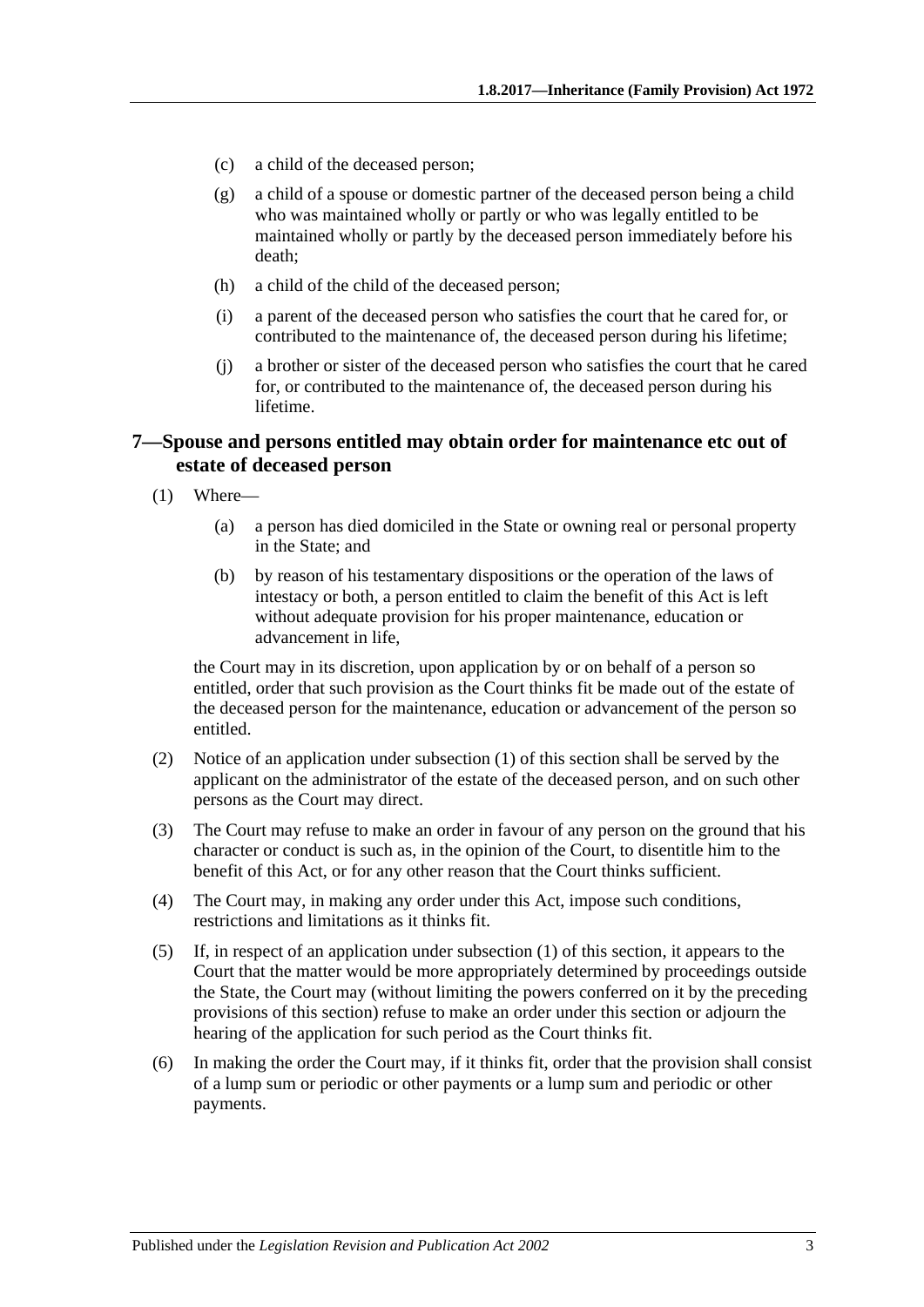#### <span id="page-3-2"></span><span id="page-3-0"></span>**8—Time within which application to be made**

- (1) Subject to this section, an application shall not be heard by the Court at the instance of a person claiming the benefit of this Act unless the application is made within six months from the date of the grant in this State of probate of the will, or letters of administration of the estate, of the deceased person.
- (2) The Court may, after hearing such of the persons affected as the Court thinks necessary, extend the time for making an application for the benefit of this Act.
- (3) An extension of time granted pursuant to this section may be granted—
	- (a) upon such conditions as the Court thinks fit; and
	- (b) whether or not the time for making an application pursuant to [subsection](#page-3-2) (1) of this section has expired.
- (4) An application for extension of time pursuant to this section shall be made before the final distribution of the estate.
- (5) Any distribution of any part of the estate made before the application for extension of time shall not be disturbed by reason of that application or any order made thereon.
- (6) An application for the benefit of this Act shall be deemed to be made on the day when the summons by which it is instituted is served on the administrator of the estate.
- (7) Where an application has been made for the benefit of this Act, the Court may, if satisfied that it is just and expedient to do so, permit at any time prior to the final determination of the proceedings, the joinder of further claimants as parties to the application.

#### <span id="page-3-1"></span>**9—Contents or order**

- (1) Every order that provision be made for the maintenance, education or advancement of any person out of the estate of a deceased person must, *inter alia*—
	- (a) specify the amount and nature of the provision thereby made; and
	- (b) specify the part or parts of the estate of the deceased person out of which that provision shall be raised or paid, and prescribe the manner of raising and paying that provision; and
	- (c) state the conditions, restrictions or limitations imposed by the Court.
- <span id="page-3-4"></span>(2) Subject to [subsection](#page-3-3) (3) of this section and unless the Court otherwise orders, the burden of any such provision shall, as between the persons beneficially entitled to the estate of the deceased person, be borne by those persons in proportion to the values of their respective interests in the estate.
- <span id="page-3-3"></span>(3) Where the deceased person died leaving a will under which two or more persons are successively entitled to any property, the successive interests shall not, unless the Court otherwise orders, be separately valued for the purposes of [subsection](#page-3-4) (2) of this section, but the proportion of the provision to be borne by that property shall be raised or charged against the *corpus* thereof.
- (4) The Court shall, in every case in which an order is made, direct that a certified copy of the order be made upon the probate of the will, or letters of administration of the estate, of the deceased person, and for that purpose may require the production of the probate or letters of administration.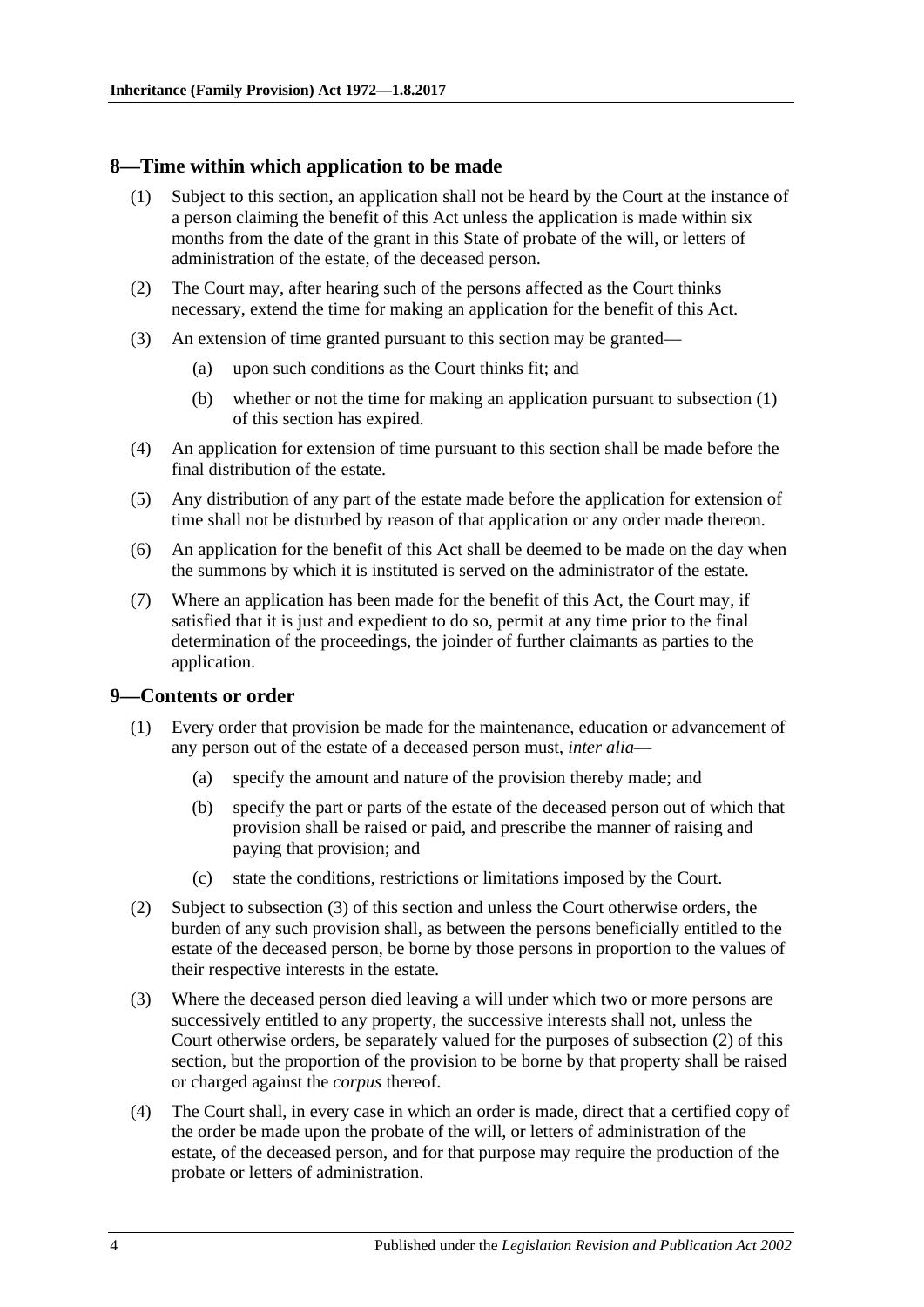- <span id="page-4-5"></span>(5) The Court may at any time, and from time to time, on the application of the administrator or of any person beneficially entitled to or interested in any part of the estate of the deceased person, rescind or alter any order.
- (6) Notice of an application under [subsection](#page-4-5) (5) of this section must be served upon all persons entitled to any benefit under the order in respect of which the application is made.
- (7) Upon any order being made under this Act, the portion of the estate affected by the order shall be held subject to the provisions of the order.
- (8) The Court may make such order as to the costs of any proceeding under this Act as it considers just.

#### <span id="page-4-0"></span>**10—Order to operate as will or codicil**

Every provision made by an order shall, subject to this Act, operate and take effect as if it had been made—

- (a) if the deceased person died leaving a will, by a codicil to that will executed immediately before his death; or
- (b) if the deceased person died intestate, by a will executed immediately before his death.

#### <span id="page-4-1"></span>**11—Court may fix periodic payment or lump sum**

- (1) The Court shall have power at any time to fix a periodic payment, or lump sum, or a periodic payment and a lump sum, to be paid by any person, to represent, or in commutation of, the proportion of the sum ordered to be paid that falls upon the portion of the estate to which he is entitled, and to exonerate that portion of the estate from further liability.
- (2) The Court may give incidental directions as to the payment or investment of the lump sum or the manner in which the periodic payments are to be made or secured.

#### <span id="page-4-2"></span>**12—Court may vary or discharge order**

Where the Court has ordered periodic payments, or has ordered a lump sum to be invested for the benefit of any person, it shall have power to inquire whether at any subsequent date the party benefited by the order has otherwise become possessed of, or entitled to, provision for his proper maintenance, education and advancement, and into the adequacy of that provision, and may discharge, vary, or suspend the order, or make such other order as is just in the circumstances.

#### <span id="page-4-3"></span>**13—Mortgage or assignment of provision invalid**

No mortgage, charge, or assignment of any kind whatsoever of or over the provision made by an order under this Act shall, unless made with the prior permission of the Court, be of any force, validity, or effect.

#### <span id="page-4-6"></span><span id="page-4-4"></span>**14—Liability of administrators after distribution of estate**

(1) An administrator of the estate of a deceased person who has lawfully distributed the estate or any part thereof shall not be liable to account for that estate or that part thereof, as the case may be, to any person claiming the benefit of this Act, unless the administrator had notice of the claim at the time of the distribution.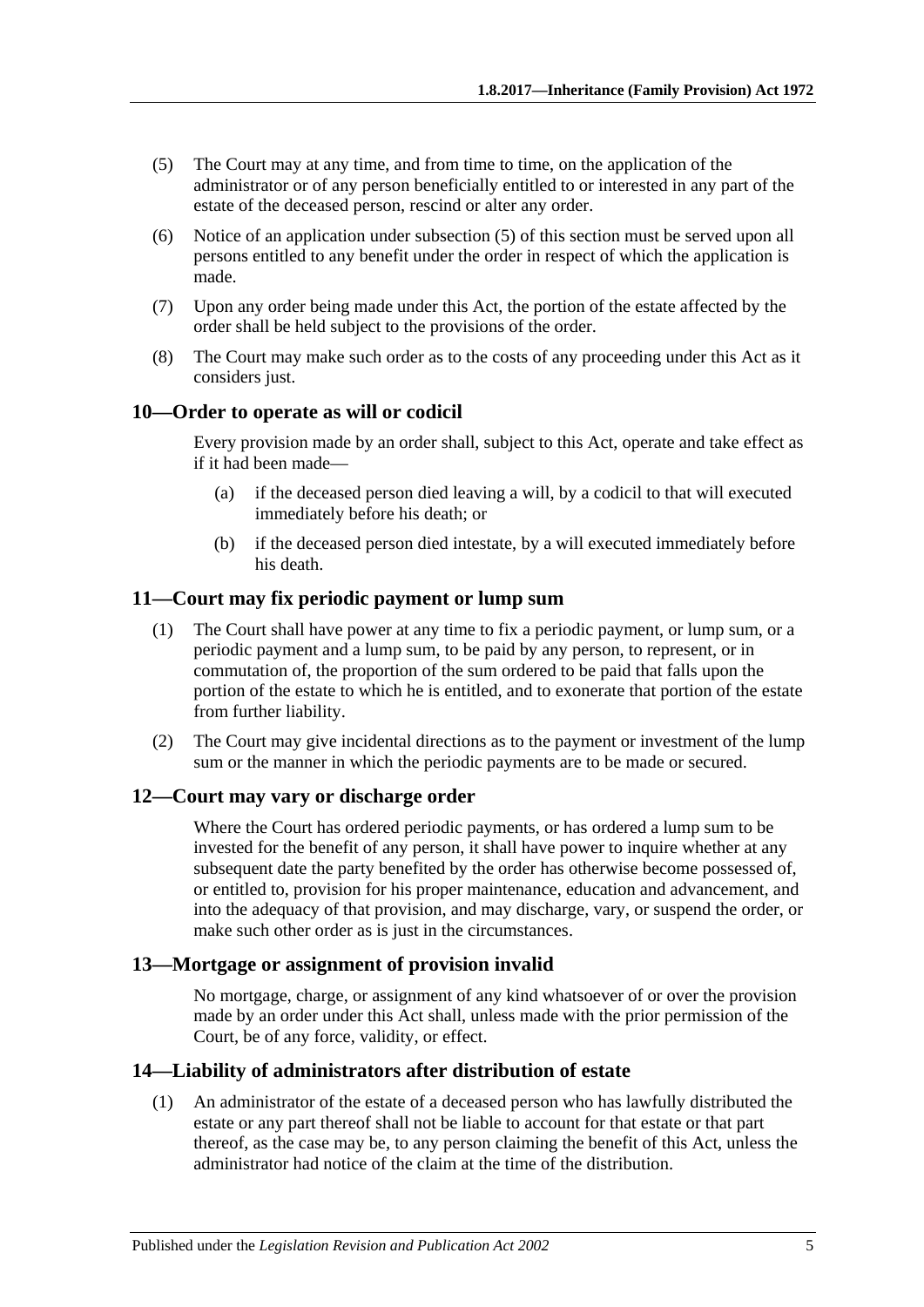- (2) For the purposes of this section, notice of the claim—
	- (a) shall be in writing signed by the claimant or his solicitor; and
	- (b) shall lapse and be incapable of being renewed unless, before the expiration of three months after the administrator receives notice of the claim a copy of an application by the claimant for the benefit of this Act has been served on him.
- (3) [Subsection](#page-4-6) (1) of this section shall not prevent the Court from ordering that any provision under this Act be made out of the estate, or any part thereof, after it has been distributed.

#### <span id="page-5-0"></span>**15—Method of apportioning duty on estate**

- (1) For the purpose of apportioning the duty payable on the estate of the deceased person, any provision made under this Act by an order of the Court shall be deemed to be a bequest made by the deceased person—
	- (a) if he died leaving a will, by a codicil to that will executed immediately before his death; or
	- (b) if he died intestate, by a will executed immediately before his death.
- (2) Notwithstanding the provisions of any other Act, where an order is discharged, rescinded, altered or suspended, a due adjustment of the duty payable on the estate of the deceased person shall be made.

#### <span id="page-5-1"></span>**16—Public Trustee deemed to be administrator where order has been made authorising him to administer estate**

Where an order has been made under the *[Administration and Probate Act](http://www.legislation.sa.gov.au/index.aspx?action=legref&type=act&legtitle=Administration%20and%20Probate%20Act%201919) 1919* as amended, authorising the Public Trustee to administer the estate of a deceased person who has died leaving a will, then, for the purposes of this Act—

- (a) the Public Trustee shall be deemed to be the administrator of the estate of the deceased person; and
- (b) the order shall be deemed to be the grant of probate of the will, or letters of administration with the will annexed of the estate, of the deceased person.

#### <span id="page-5-2"></span>**17—Rules of Court**

- (1) The judges of the Court may, subject to and in accordance with the *[Supreme Court](http://www.legislation.sa.gov.au/index.aspx?action=legref&type=act&legtitle=Supreme%20Court%20Act%201935)  Act [1935](http://www.legislation.sa.gov.au/index.aspx?action=legref&type=act&legtitle=Supreme%20Court%20Act%201935)* as amended, make such rules as may be necessary or expedient for regulating the practice and procedure of the Court to be adopted for the purposes of this Act.
- (2) Until rules are made in pursuance of this section the general practice and procedure of the Court shall, so far as applicable and not inconsistent with this Act, apply to all proceedings of the Court under this Act.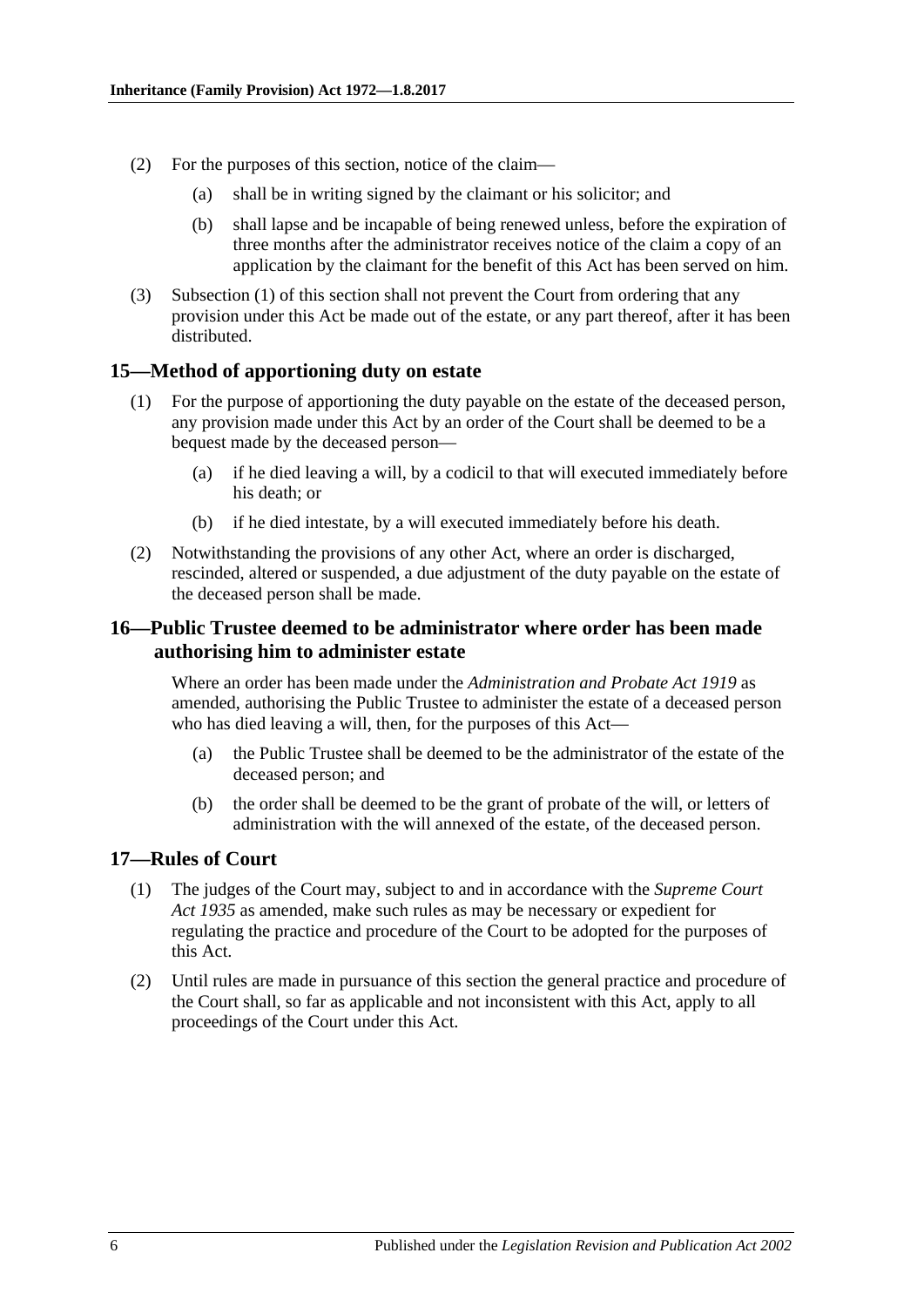# <span id="page-6-0"></span>**Legislative history**

# **Notes**

- Please note—References in the legislation to other legislation or instruments or to titles of bodies or offices are not automatically updated as part of the program for the revision and publication of legislation and therefore may be obsolete.
- Earlier versions of this Act (historical versions) are listed at the end of the legislative history.
- For further information relating to the Act and subordinate legislation made under the Act see the Index of South Australian Statutes or www.legislation.sa.gov.au.

# **Principal Act and amendments**

New entries appear in bold.

| Year    | N <sub>0</sub> | Title                                                                    | Assent     | Commencement                                                          |
|---------|----------------|--------------------------------------------------------------------------|------------|-----------------------------------------------------------------------|
| 1972    | -32            | <i>Inheritance (Family Provision)</i><br>Act 1972                        | 13.4.1972  | 1.6.1972 (Gazette 1.6.1972 p2163)                                     |
| 1975 91 |                | <i>Inheritance (Family Provision) Act</i><br>Amendment Act 1975          | 20.11.1975 | 29.1.1976 (Gazette 29.1.1976 p356)                                    |
| 1983    | 72             | Inheritance (Family Provision) Act<br>Amendment Act 1983                 | 3.11.1983  | 3.11.1983                                                             |
| 2006 43 |                | <b>Statutes Amendment (Domestic)</b><br>Partners) Act 2006               | 14.12.2006 | Pt 47 (ss $129 - 131$ )-1.6.2007 ( <i>Gazette</i><br>26.4.2007 p1352) |
| 2017    | -13            | <b>Statutes Amendment (Registered</b><br><b>Relationships</b> ) Act 2017 | 26.4.2017  | Pt 7 (s 11)-1.8.2017 (Gazette 1.8.2017<br><i>p3039</i> )              |

# **Provisions amended since 3 February 1976**

• Legislative history prior to 3 February 1976 appears in marginal notes and footnotes included in the consolidation of this Act contained in Volume 5 of The Public General Acts of South Australia 1837-1975 at page 178.

New entries appear in bold.

Entries that relate to provisions that have been deleted appear in italics.

| Provision                  | How varied                                                            | Commencement |
|----------------------------|-----------------------------------------------------------------------|--------------|
| s <sub>2</sub>             | omitted under Legislation Revision and<br><b>Publication Act 2002</b> |              |
| s <sub>4</sub>             |                                                                       |              |
| domestic partner           | inserted by $43/2006$ s 129                                           | 1.6.2007     |
|                            | substituted by 13/2017 s 11                                           | 1.8.2017     |
| registered<br>relationship | inserted by 13/2017 s 11                                              | 1.8.2017     |
| spouse                     | substituted by $43/2006$ s 129                                        | 1.6.2007     |
| s <sub>6</sub>             | amended by 72/1983 s 2                                                | 3.11.1983    |
|                            | amended by $43/2006$ s $130(1)$ , (2)                                 | 1.6.2007     |